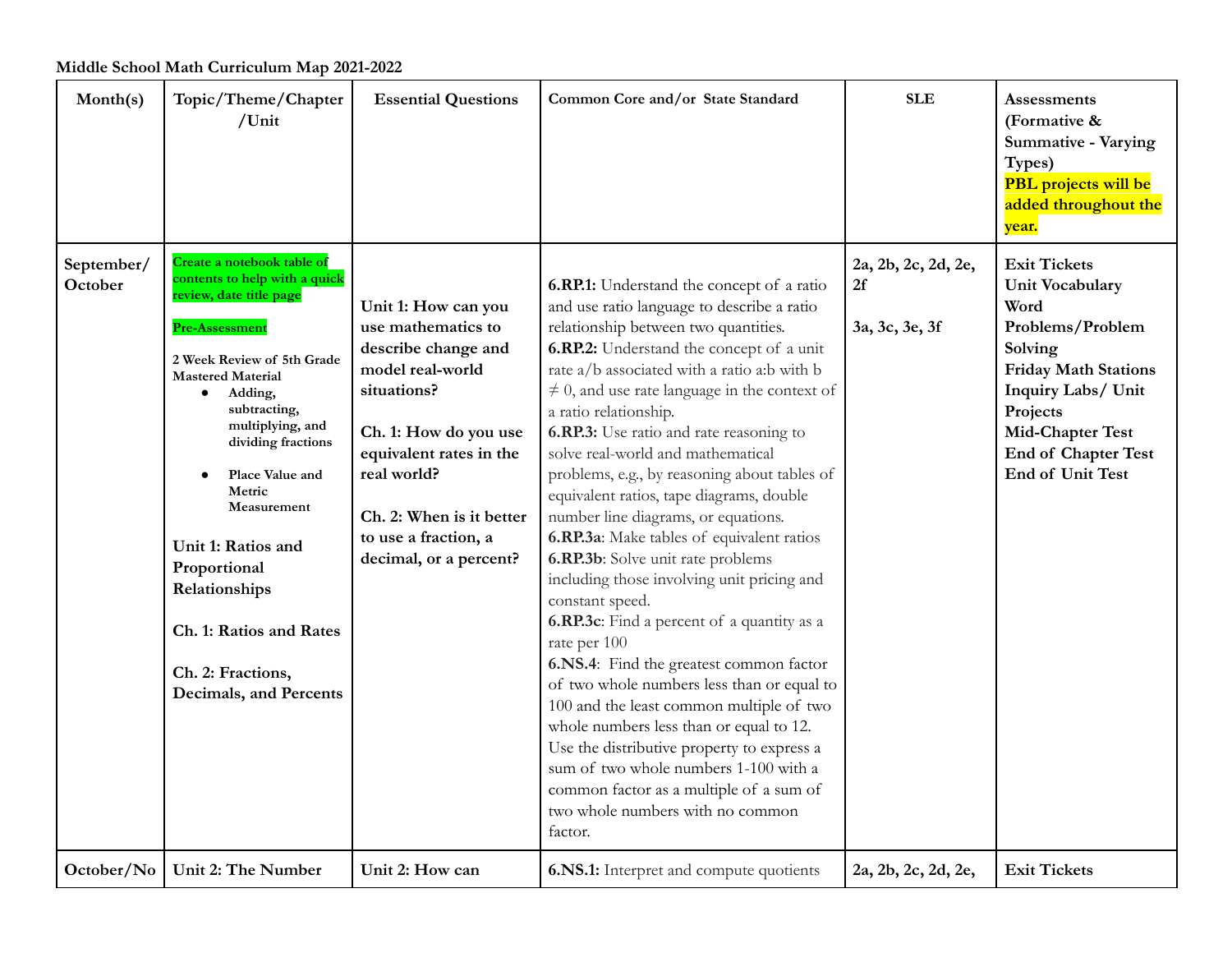| vember | System                  | mathematical ideas be   | of fractions, and solve word problems          | 2f             |                             |
|--------|-------------------------|-------------------------|------------------------------------------------|----------------|-----------------------------|
|        |                         | represented?            | involving division of fractions by fractions,  |                | Inquiry Labs/ Unit          |
|        | Ch. 3: Compute with     |                         | 6.NS.2: Fluently divide multi-digit<br>numbers | 3a, 3c, 3e, 3f | Projects                    |
|        | multi-digit numbers     | Ch. 3: How can          |                                                |                | Unit Vocabulary             |
|        |                         | estimating be helpful   | 6.NS.3: Fluently add, subtract, multiply       |                | Word                        |
|        | Ch. 4: Multiply and     |                         | and divide multi-digit decimals                |                | Problems/Problem            |
|        | <b>Divide Fractions</b> | Ch. 4: What does it     | 6.NS.5: Understand that positive and           |                | Solving                     |
|        |                         | mean to multiply and    | negative numbers are used together to          |                | <b>Friday Math Stations</b> |
|        | Ch. 5: Integers and the | divide fractions        | describe quantities having opposite            |                |                             |
|        | <b>Coordinate Plane</b> |                         | directions or values                           |                | Mid-Chapter Test            |
|        |                         | Ch. 5: How are integers | 6.NS.6: Understand a rational number as a      |                |                             |
|        |                         | and absolute value      | point on the number line.                      |                | <b>End of Chapter Test</b>  |
|        |                         | used in real-world      | 6.NS.6a: Recognize opposite signs of           |                |                             |
|        |                         | situations?             | numbers as indicating locations on             |                | End of Unit Test            |
|        |                         |                         | opposite sides of 0 on the number line;        |                |                             |
|        |                         |                         | recognize that the opposite of a number is     |                |                             |
|        |                         |                         | the number itself.                             |                |                             |
|        |                         |                         | 6.NS.6b: Understand signs of numbers in        |                |                             |
|        |                         |                         | ordered pairs as indicating locations in       |                |                             |
|        |                         |                         | quadrants of the coordinate plane;             |                |                             |
|        |                         |                         | recognize that when two ordered pairs          |                |                             |
|        |                         |                         | differ only by signs, the location of the      |                |                             |
|        |                         |                         | points is related by reflections across one    |                |                             |
|        |                         |                         | or both axes.                                  |                |                             |
|        |                         |                         | 6.NS.6c: Find and position integers and        |                |                             |
|        |                         |                         | other rational numbers on a horizontal or      |                |                             |
|        |                         |                         | vertical number line diagram; find and         |                |                             |
|        |                         |                         | position pairs of integers and other rational  |                |                             |
|        |                         |                         | numbers on coordinate pairs                    |                |                             |
|        |                         |                         | 6.NS.7: Understand the ordering and            |                |                             |
|        |                         |                         | absolute value of rational numbers.            |                |                             |
|        |                         |                         | 6.NS.7a: Interpret statements of inequality    |                |                             |
|        |                         |                         | as statements about the relative position of   |                |                             |
|        |                         |                         | two numbers on a number line diagram.          |                |                             |
|        |                         |                         | 6.NS.7b: Write, interpret, and explain         |                |                             |
|        |                         |                         | statements of order for rational numbers in    |                |                             |
|        |                         |                         | real-world contexts.                           |                |                             |
|        |                         |                         | 6.NS.7c: Understand the absolute value of      |                |                             |
|        |                         |                         | a rational number as its distance from 0 on    |                |                             |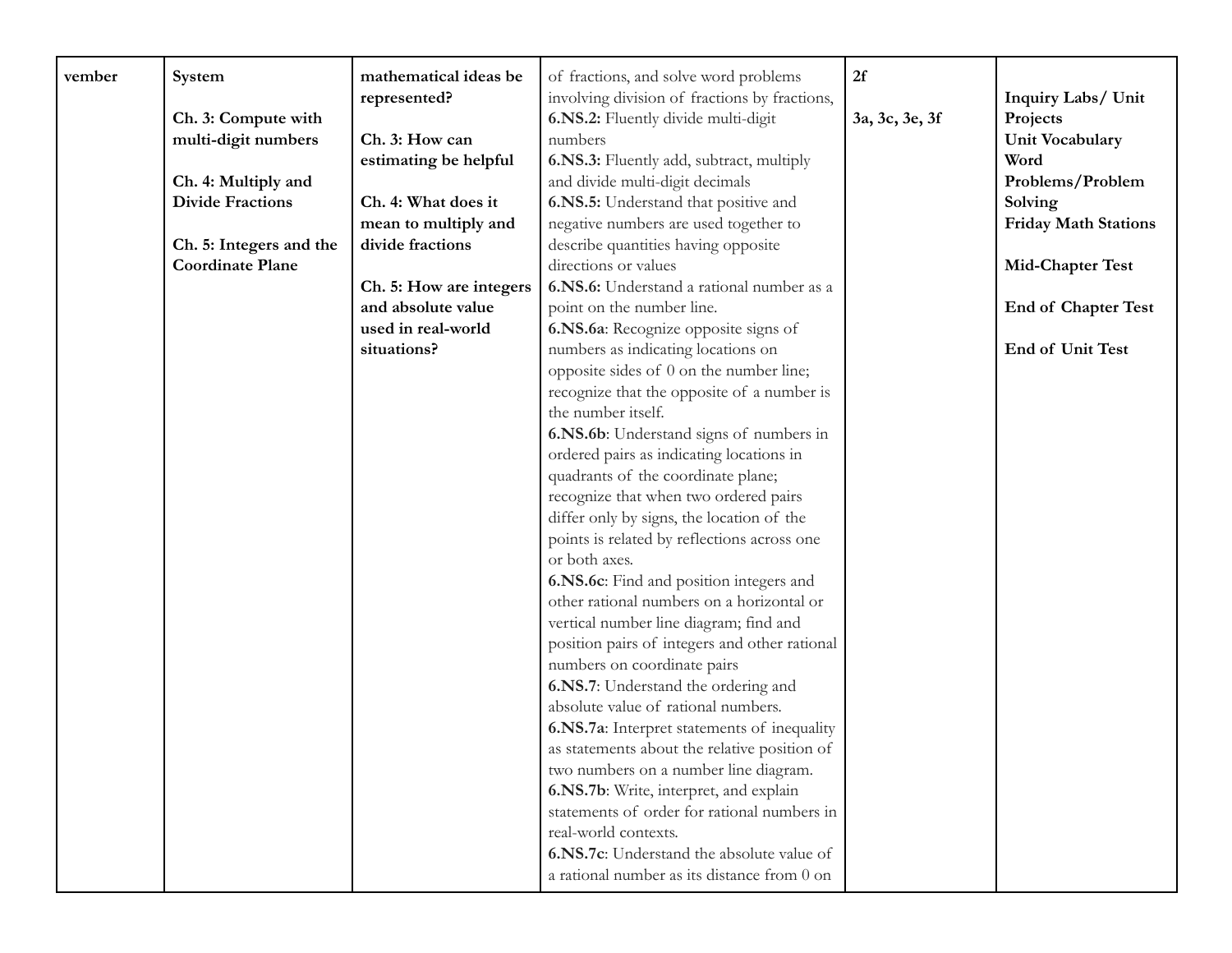|                                   |                                                                                                                               |                                                                                                                                                                                                                                                                                                          | the number line; interpret absolute value as<br>magnitude for a positive or negative<br>quantity in a real-world situation.<br>6.NS.7d: Distinguish comparisons of<br>absolute value from statements about<br>order.<br>6.NS.8: Solve real-world and mathematical<br>problems by graphing points in all four<br>quadrants of the coordinate plane.<br>6.RP.3: Use ratio and rate reasoning to<br>solve real-world and mathematical<br>problems.<br>6.RP.3d: Use ratio reasoning to convert<br>measurement units; manipulate and<br>transform units appropriately when<br>multiplying or dividing quantities.                                                                                                                                                                                                                                                              |                                                                                                                                                                                                                                    |
|-----------------------------------|-------------------------------------------------------------------------------------------------------------------------------|----------------------------------------------------------------------------------------------------------------------------------------------------------------------------------------------------------------------------------------------------------------------------------------------------------|---------------------------------------------------------------------------------------------------------------------------------------------------------------------------------------------------------------------------------------------------------------------------------------------------------------------------------------------------------------------------------------------------------------------------------------------------------------------------------------------------------------------------------------------------------------------------------------------------------------------------------------------------------------------------------------------------------------------------------------------------------------------------------------------------------------------------------------------------------------------------|------------------------------------------------------------------------------------------------------------------------------------------------------------------------------------------------------------------------------------|
| November/<br>December/<br>January | <b>Unit 3: Expressions</b><br>and Equations<br>Ch. 6: Expressions<br>Ch. 7: Equations<br>Ch. 8: Functions and<br>Inequalities | Unit: 3: How can you<br>communicate<br>mathematical ideas<br>effectively?<br>Ch. 6: How is it helpful<br>to write numbers in a<br>different way?<br>Ch. 7: How do you<br>determine if two<br>numbers or expressions<br>are equal?<br><b>Ch. 8:</b> How are the $\leq$ , $>$ ,<br>and $=$ symbols useful? | <b>6.EE.1:</b> Write and evaluate numerical<br>expressions involving whole-number<br>exponents.<br>6.EE.2: Write, read, and evaluate<br>expressions in which letters stand for<br>numbers.<br>6.EE.2a: Write expressions that record<br>operations with numbers and with letters<br>standing for numbers.<br>6EE.2b: Identify parts of an expression<br>using mathematical terms (sum, term,<br>product, factor, quotient, coefficient); view<br>one or more parts of an expression as a<br>single entity.<br>6.EE.2c: Evaluate expressions at specific<br>values of their variables. Include<br>expressions that arise from formulas used<br>in real-world problems. Perform arithmetic<br>operations using order of operations<br><b>6.EE.3:</b> Apply the properties of operations<br>to generate equivalent expressions.<br>6.EE.4: Identify when two expressions are | <b>Exit Tickets</b><br><b>Unit Vocabulary</b><br>Word<br>Problems/Problem<br>Solving<br><b>Friday Math Stations</b><br>Inquiry Labs/ Unit<br>Projects<br><b>Mid-Chapter Test</b><br><b>End of Chapter Test</b><br>End of Unit Test |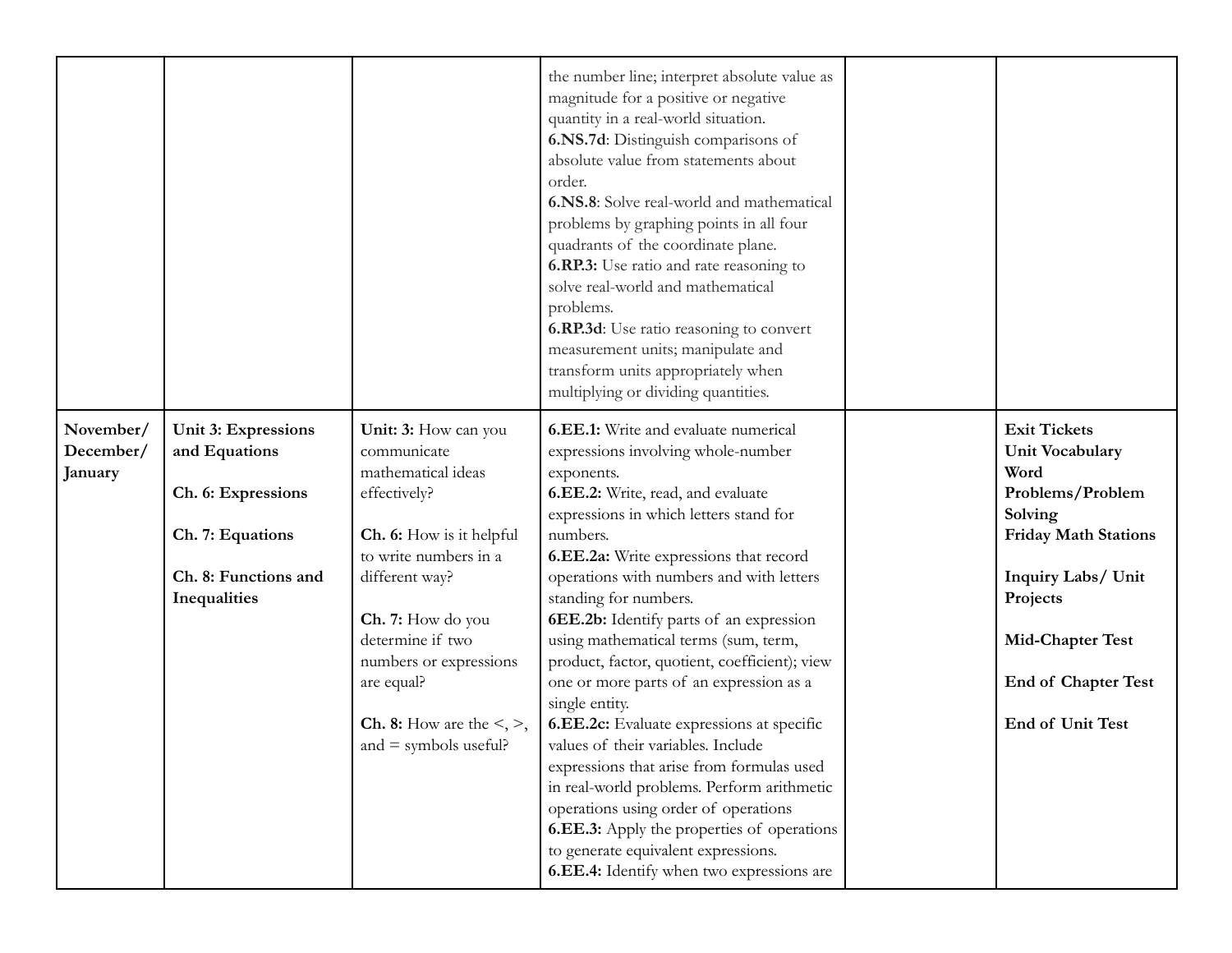| equivalent                 |                                                                                    |  |
|----------------------------|------------------------------------------------------------------------------------|--|
|                            | 6.EE.5: Understand solving an equation or                                          |  |
|                            | inequality as a process of answering a                                             |  |
|                            | question: which values from a specified set,                                       |  |
| if any                     |                                                                                    |  |
|                            | <b>6.EE.6:</b> Use variables to represent                                          |  |
|                            | numbers and write expressions when                                                 |  |
|                            | solving a real-world or mathematical                                               |  |
|                            | problem; understand that a variable can                                            |  |
|                            | represent an unknown number, or,                                                   |  |
|                            | depending on the purpose at hand, any                                              |  |
| number in a specified set. |                                                                                    |  |
|                            | 6.EE.7: Solve real-world and mathematical                                          |  |
|                            | problems by writing and solving equations                                          |  |
|                            | of the form $x+p=q$ and $px=q$ for cases in                                        |  |
|                            | which p, q, and x are all nonnegative                                              |  |
| rational numbers.          |                                                                                    |  |
|                            | <b>6.EE.8:</b> Write an inequality of form x>c or                                  |  |
|                            | x <c a="" condition<="" constraint="" or="" represent="" td="" to=""><td></td></c> |  |
|                            | in a real-world or mathematical problem.                                           |  |
|                            | 6.EE.9: Use variables to represent two                                             |  |
|                            | quantities in a real-world problem that                                            |  |
|                            | change in relationship to one another;                                             |  |
|                            | write an equation to express one quantity,                                         |  |
|                            | thought of as a dependent variable, in                                             |  |
|                            | terms of the other quantity, thought of as                                         |  |
|                            | the independent variable. Analyze the                                              |  |
|                            | relationship between dependent and                                                 |  |
|                            | independent variables using graphs and                                             |  |
|                            | tables, and relate these to the equation.                                          |  |
|                            | 6.NS.3: Fluently add, subtract, multiply,                                          |  |
|                            | and divide multi-digit decimals using the                                          |  |
|                            | standard algorithm for each operation.                                             |  |
|                            | 6.NS.4: Find the greatest common factor                                            |  |
|                            | of two whole numbers less than or equal to                                         |  |
|                            | 100 and the least common multiple of two                                           |  |
|                            | whole numbers less than or equal to 12.                                            |  |
|                            | Use the distributive property to express a                                         |  |
|                            | sum of two whole numbers 1-100 with a                                              |  |
|                            |                                                                                    |  |